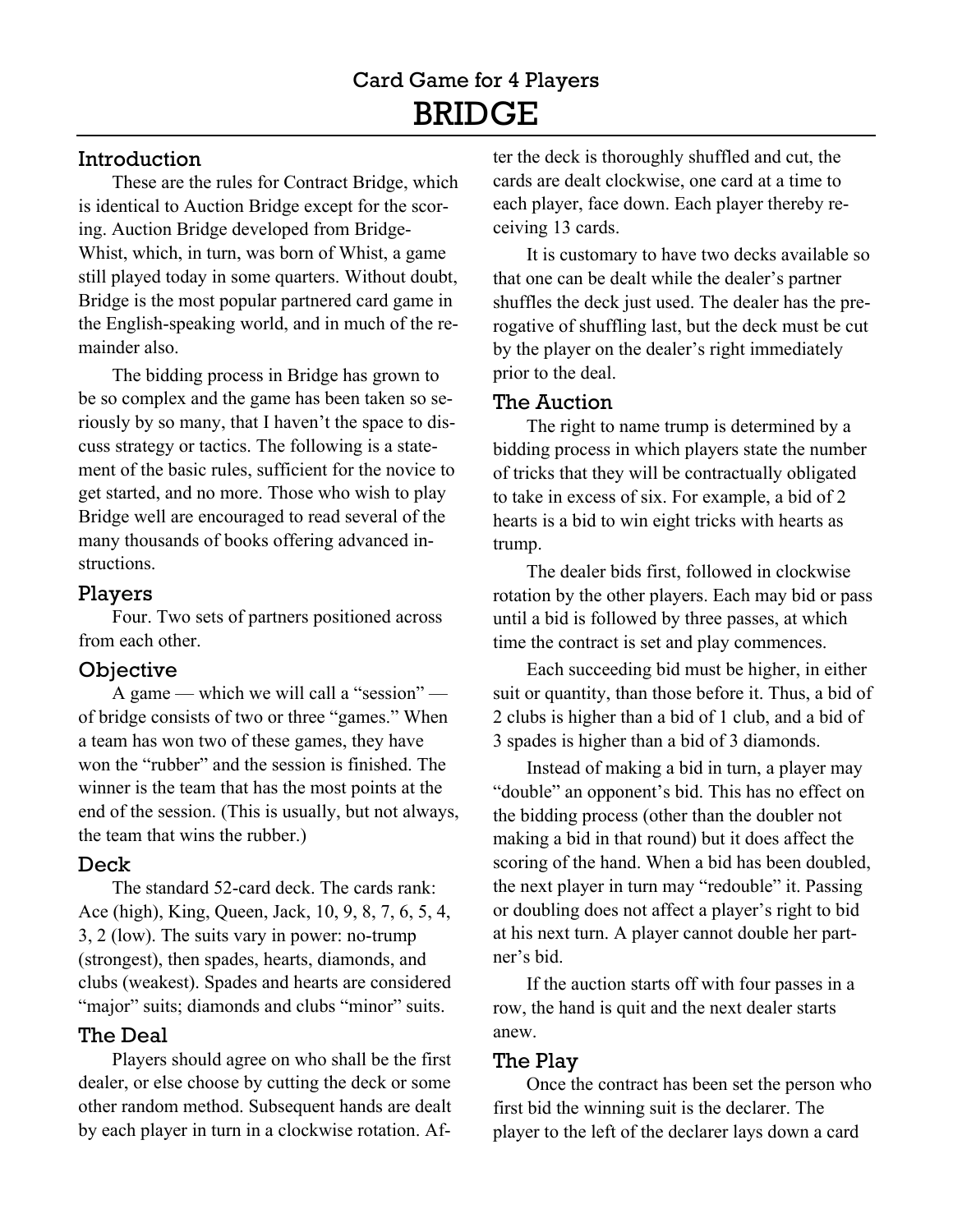to initiate the first trick. At this point the declarer's partner spreads his cards face-up on the table. These are called "the dummy" and should be arranged in columns by suit, with the trump suits on his right. The declarer plays in turn from the dummy and from her hand. The declarer's partner does not participate further in the playing of the hand. Play continues (in a clockwise rotation) around the table until four cards have been played.

The winner of each trick leads to the next.

Each player must play a card of the same suit as the card led, unless they have no such card in their hand. If a player is void in a suit, she may play any other card from her hand. It is not necessary to play a higher card than those that have been played (unless it is the only card of that suit available).

A trick is won by the highest trump card played in that trick. If no trump is played, the trick is won by the highest-ranking card of the suit led.

As each trick is won, it is placed with the other tricks taken by that team in such a manner that the number of tricks taken can be clearly seen by all players at all times.

#### Scoring

Scores are recorded on paper having the common "We – They" columns, with the uncommon addition of a horizontal line about midway down that divides each column. This allows scores to be recorded both "below the line" and "above the line."

A team scores **below the line** only for contracts that it has bid and made. If the declarer fails to make her bid, nobody scores below the line. The score below the line is equal to the number of tricks bid multiplied by the value of the trump bid. This also depends on whether the winning bid has been doubled or redoubled.

Trick Values

|          | Normal | Doubled  | Redoubled |
|----------|--------|----------|-----------|
| No Trump | 40/30* | $80/60*$ | 160/120*  |
| Spades   | 30     | 60       | 120       |
| Hearts   | 30     | 60       | 120       |
| Diamonds | 20     | 40       | 80        |
| Clubs    | 20     | 40       | 80        |

\*first trick/additional tricks

A team is the winner of the first game when its score below the line totals 100 points or higher. Then, another horizontal line is drawn below those scores and a new game tally is begun. If the same team wins the second game, then they have won the rubber and the session is over. If the other team wins the second game, then a third game is played to determine the winner of the rubber. Once the session is over, all points below and above the line are totaled and the team with the highest score wins the overall game (or session).

Points are recorded **above the line** for seven sorts of achievements. Note that being "vulnerable" means that a team has won one game.

For each extra trick taken in addition to those bid, score points according to the above table.

For being dealt four of the five "honors"(A-K-Q-J10) in trump, score 100 points. For all five honors or for all four aces, score 150 points.

For making a doubled or redoubled contract, score 50 points.

For taking all 13 tricks, a "Grand Slam," score 1500 points if vulnerable, 1000 if non-vulnerable.

For taking 12 tricks, a "small slam," score 750 if vulnerable, otherwise score 500.

For winning the rubber in three games, score 500 points. For winning in two games, score 700.

For making more tricks than bid when doubled, score as follows: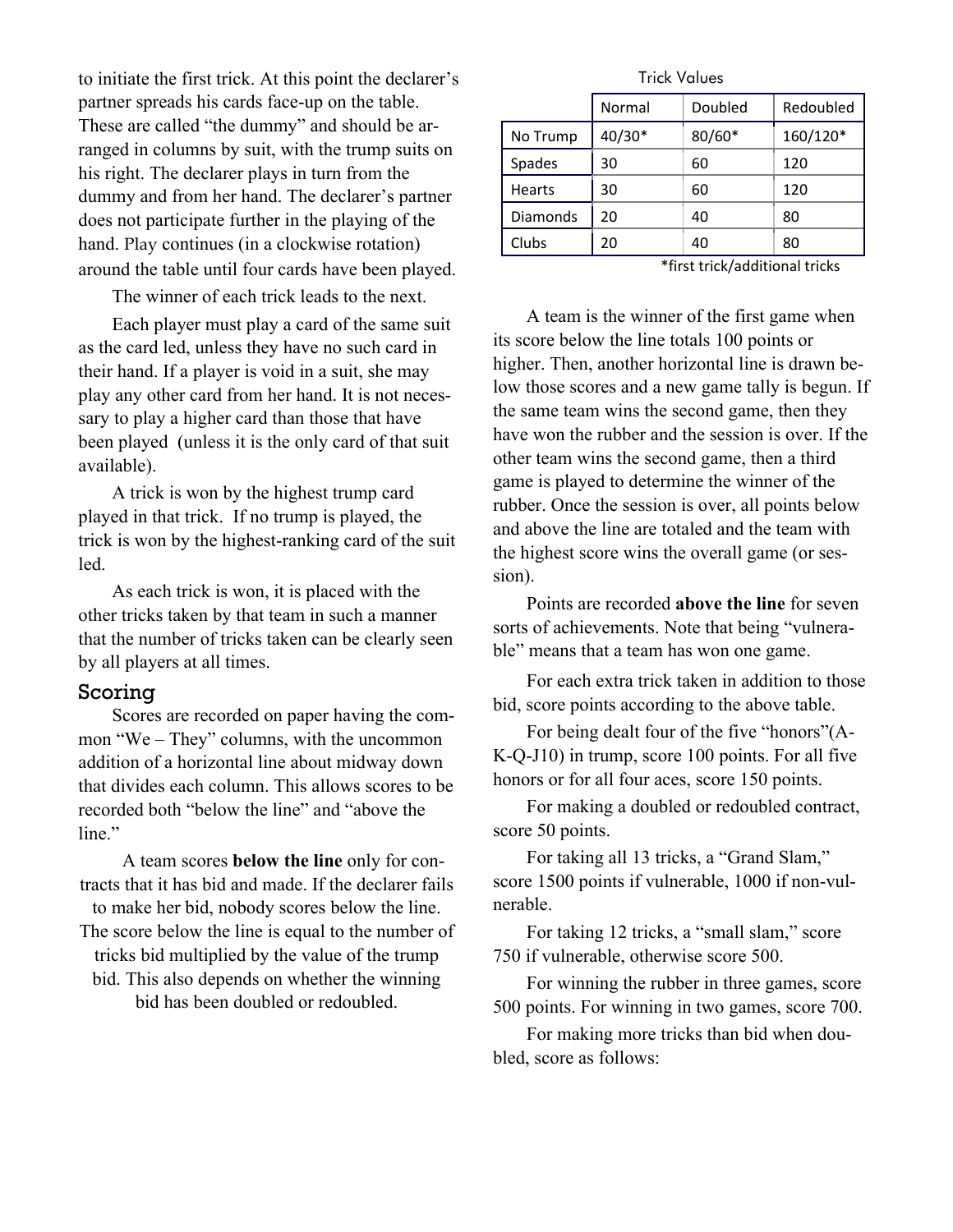|                                         | Normal   | Doubled  | Redoubled |  |  |
|-----------------------------------------|----------|----------|-----------|--|--|
| No Trump,<br>Spades, &<br><b>Hearts</b> | $30/30*$ | 100/200* | 200/400*  |  |  |
| Diamonds &<br>Clubs                     | 20/20    | 100/200  | 200/400   |  |  |

Per Overtrick Values

\*non-vulnerable/vulnerable

For preventing the declarer from making his bid, the opposing teams scores for each undertrick depending upon whether declarer was vulnerable or doubled.

Awarded to Opponents Per Undertrick

|           | Vulnerable | Non-Vulnerable |
|-----------|------------|----------------|
| Normal    | 100        | 50             |
| Doubled   | 200/300*   | 100/200*       |
| Redoubled | 400/600    | 200/400        |

\*first trick/additional tricks